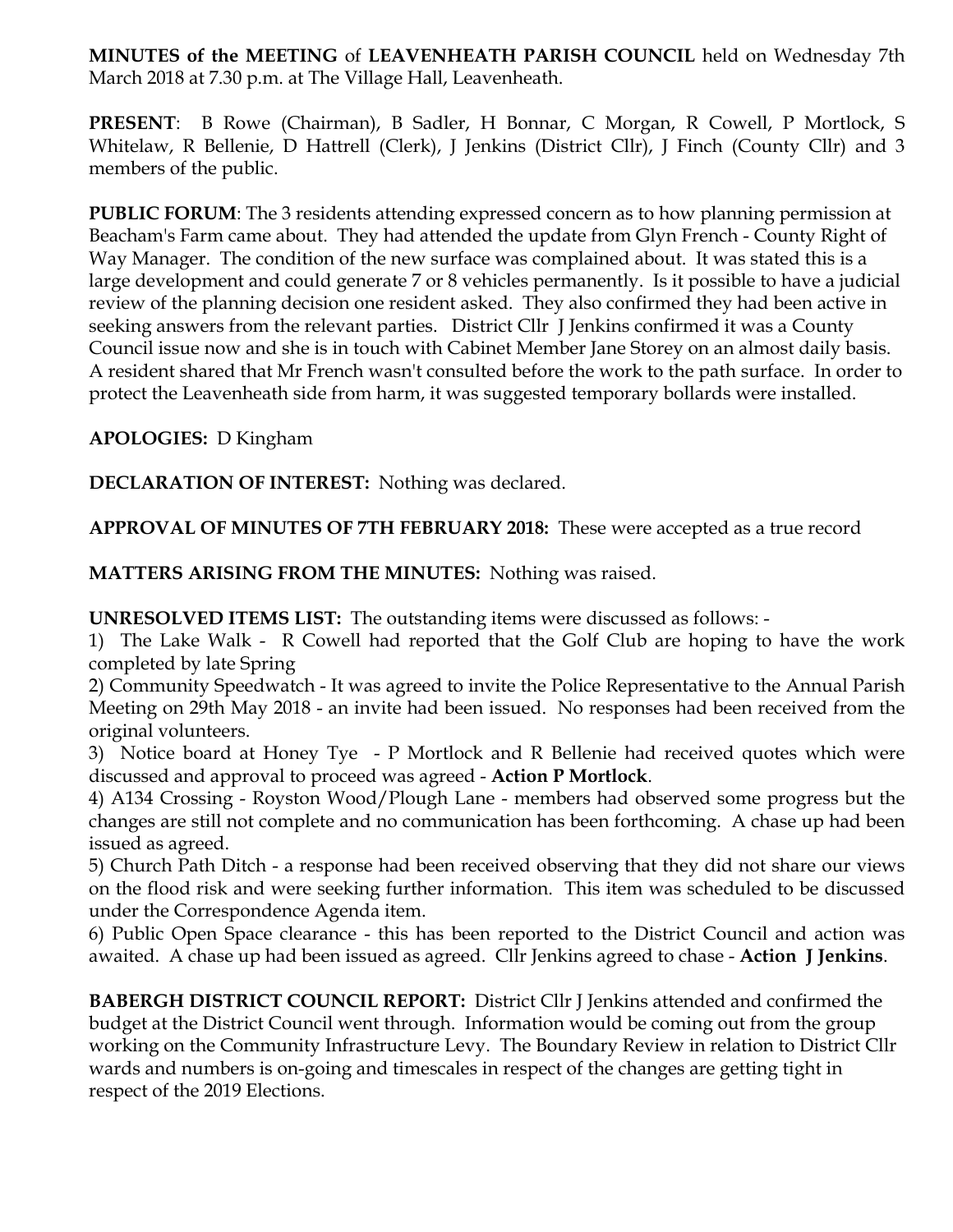**POLICE REPORT:** There was no report, however, P Mortlock had provided a link showing our crime figures that can be accessed from our website. The January 2018 figures were currently showing with 2 crimes in the Parish. The investigation into the burglary was on-going.

**SUFFOLK COUNTY COUNCIL REPORT:** County Cllr J Finch had provided a report ahead of the meeting covering the increase in Council tax to the County Council, confirmation that 97% of students receive their preferred secondary school and changes to home to school travel arrangements. The Chairman welcomed Cllr Finch back following his sickness absence. Attention turned to the Beacham's Farm bridleway changes and Cllr Finch was asked whether the Cock Street side could be protected from similar damage by the addition of bollards. He agreed to follow up with the Right of Way Manager - **Action J Finch**.

**CORRESPONDENCE:** The Clerk went through the latest items of correspondence. The response from the developers in respect of the Church Path Ditch clearance was discussed. It was agreed to ask for a site meeting. R Cowell, P Mortlock and H Bonnar agreed to attend - **Action Clerk**. R Cowell explained tree work that was agreed in Rowans Way had not been followed through. He had apologised to the resident and was ensuring it is carried out without delay - **Action R Cowell**.

**HIGHWAYS**: P Mortlock went through the County Highways Self Help Questionaire and responses were agreed for P Mortlock to input. Certain things are already done by the Parish specifically in relation to the Right of Way network, however, whilst volunteers continue to enhance the Parish, it was felt that the responsibility for Highways and walkways should remain with the County Council.

**FINANCE:** The bank balances as at 7th March 2018 were **£31614.22** in the Community Account, **£15376.03** in the Reserve Account making a total of **£46990.25**.

| The following were authorised for payment: - |        |                               |                                     |
|----------------------------------------------|--------|-------------------------------|-------------------------------------|
| 1489                                         | 467.62 | D K Hattrell                  | Clerks Salary                       |
| 1490                                         | 101.80 | Inland Revenue Only           | Clerk's deductions                  |
| 1491                                         | 458.00 | Babergh District Council      | Bin empty service                   |
| 1492                                         | 388.66 | <b>Suffolk County Council</b> | Street light power &<br>maintenance |

**Total £1416.08**

**NEW STANDING ORDERS:** The new Standing Orders adapted by the working group were approved for adoption effective from this meeting with the exception of item 19 - Staff Matters. The old wording of the staff matters will stand until a new version is agreed. The working group had not managed to complete this part ahead of the meeting due to seeking views from the Clerk and Chairman. The Clerk had adapted the new version for members to consider but due to time restraints this was only circulated on the day of the meeting. Members wanted to take more time to review the wording of this section - **Action Agenda item April**.

**FINANCIAL REGULATIONS:** The new Financial Regulations adapted by the working group were approved for adoption effective from this meeting. These were based on the most up to date version issued by NALC. As such a large document, it was agreed if any members had concerns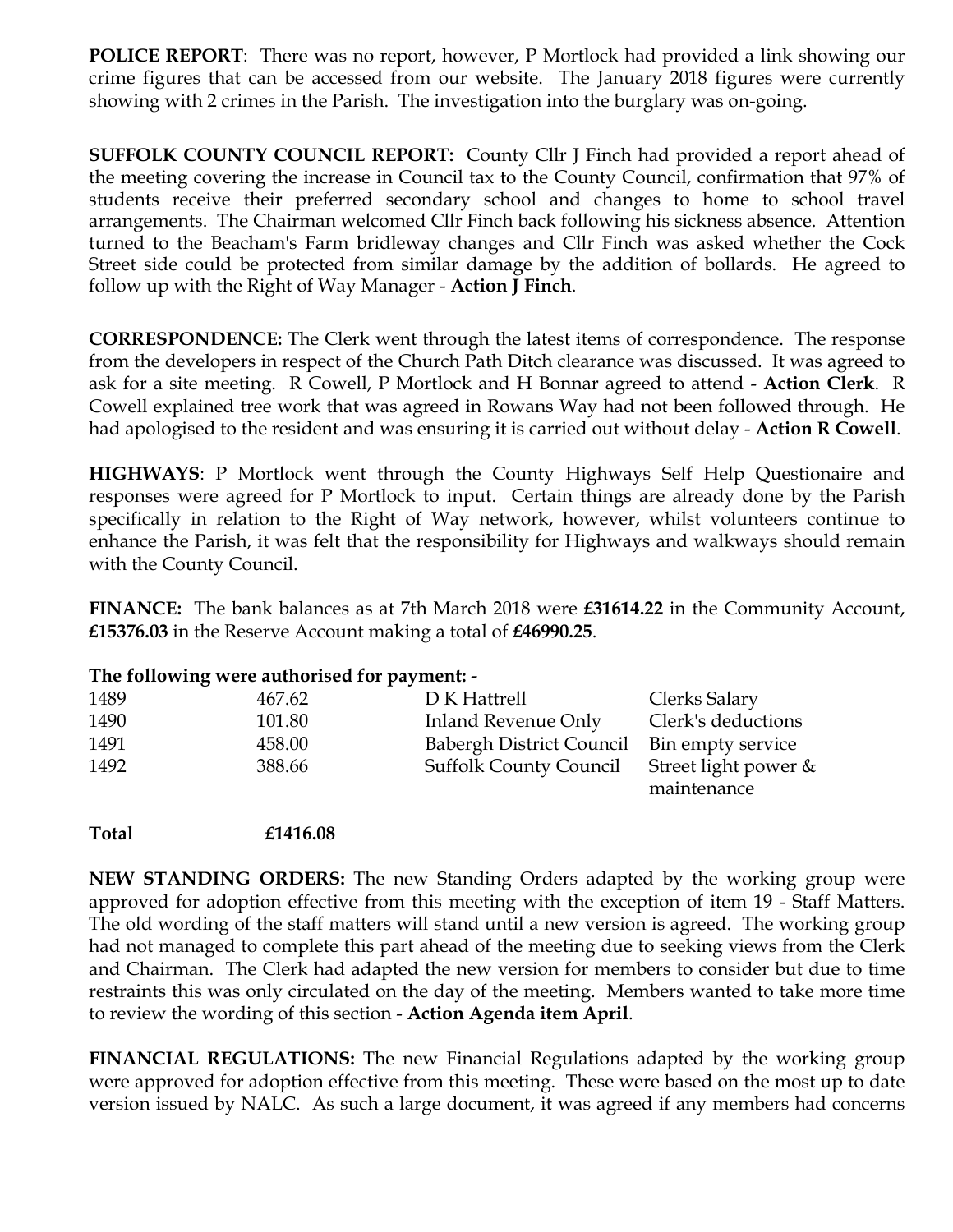about any particular section, they can instigate a further review at any stage. In ordinary circumstances both the Standing Orders and Financial Regulations should be reviewed Annually.

**REPORTS FROM ORGANISATIONS AND REPRESENTATIVES :** Reports were given from the Village Green, Village Hall and Footpath Warden. The Village Green continues to review ideas to replace the rotten play tunnel. The Footpath Report had been shared and was already on the website. An issue with branches overhanging Footpath 13 at the bottom of Edies Lane was being followed up.

**IDEAS TO IMPROVE THE VILLAGE:** Some people had expressed interest in getting involved with a village litter pick. Consideration was being given towards the use of the local Facebook page.

**REPORTS AND QUESTIONS FROM CHAIRMAN AND MEMBERS**: This item was postponed due to time restraints. The Chairman gave her apologies for the April and May Meetings.

The meeting closed at **9.15 p.m**.